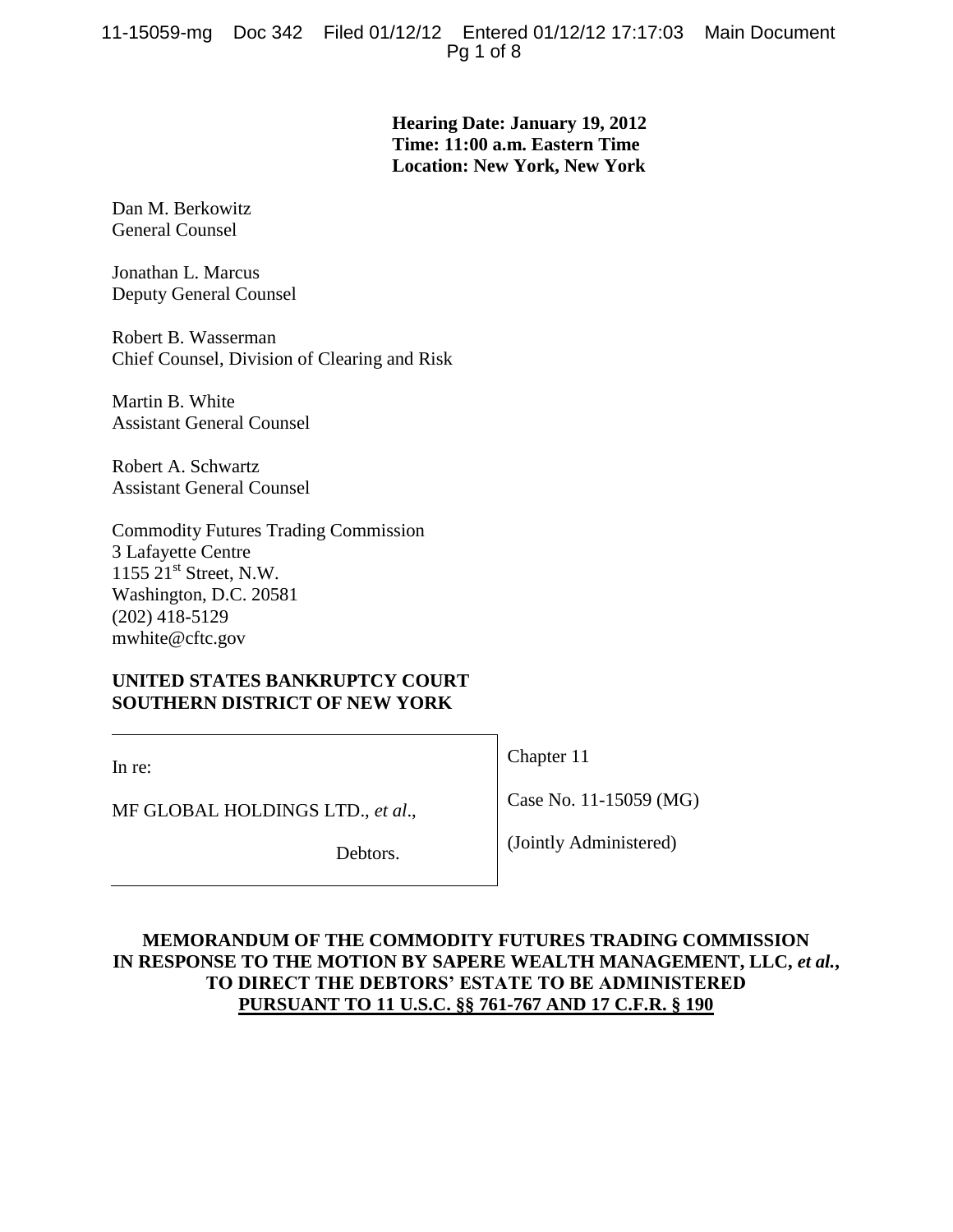### 11-15059-mg Doc 342 Filed 01/12/12 Entered 01/12/12 17:17:03 Main Document Pg 2 of 8

The Commodity Futures Trading Commission ("CFTC" or "Commission") respectfully submits this memorandum of law in response to the Motion by Sapere Wealth Management, LLC, Granite Asset Management, and Sapere CTA Fund, L.P. [collectively "Sapere"] to Direct the Debtors' Estate to Be Administered Pursuant to 11 U.S.C. §§ 761-767 and 17 C.F.R. § 190 (Doc. # 217). Subchapter IV of chapter 7, 11 U.S.C. §§ 761-767, and Part 190, 17 C.F.R. §§ 190.01-10 & appendices, are, respectively, the specialized Bankruptcy Code provisions and CFTC regulations applicable to commodity broker liquidations. Sapere explains that its motion is intended to ensure "priority status to commodities customers to the extent of their segregated accounts at MF Global, Inc. ('MFGI'), a subsidiary of" the primary debtor in this case, MF Global Holdings, Ltd. ("MFG Holdings"). (Doc. # 217 at 1.) The CFTC agrees with certain of the legal propositions stated by Sapere and reaffirms that commodity customers' priority status must be ensured so that all customer property is returned to its rightful owners and may not be used to satisfy the claims of other creditors.

It is not clear, however, that the Court can and should adopt the approach that Sapere suggests in order to protect commodity customers' priority status. As Sapere implicitly acknowledges, subchapter IV and Part 190 by their terms only apply to the liquidation of a commodity broker. Those provisions could also conceivably apply to related entities, but only if certain factual predicates exist – for example, if the Court determined that MFGI was, in effect, the *alter ego* of MFG Holdings. (Doc. # 217 at 6-7.)<sup>1</sup>

The CFTC believes that it may be unnecessary at this juncture to determine whether such a predicate exists, or what the legal effects would be in terms of vicarious liability, because there

 $\overline{a}$ 

 $<sup>1</sup>$  Based on the current record before the Court, which is largely undeveloped, the Commission takes no view at this</sup> time as to whether the facts would justify the wholesale attribution of MFGI's actions to MFG Holdings. *See also*  7 U.S.C. § 2(a)(1)(B) (providing that agency principles apply under the Commodity Exchange Act in determining whether an act or omission is attributable to a given entity).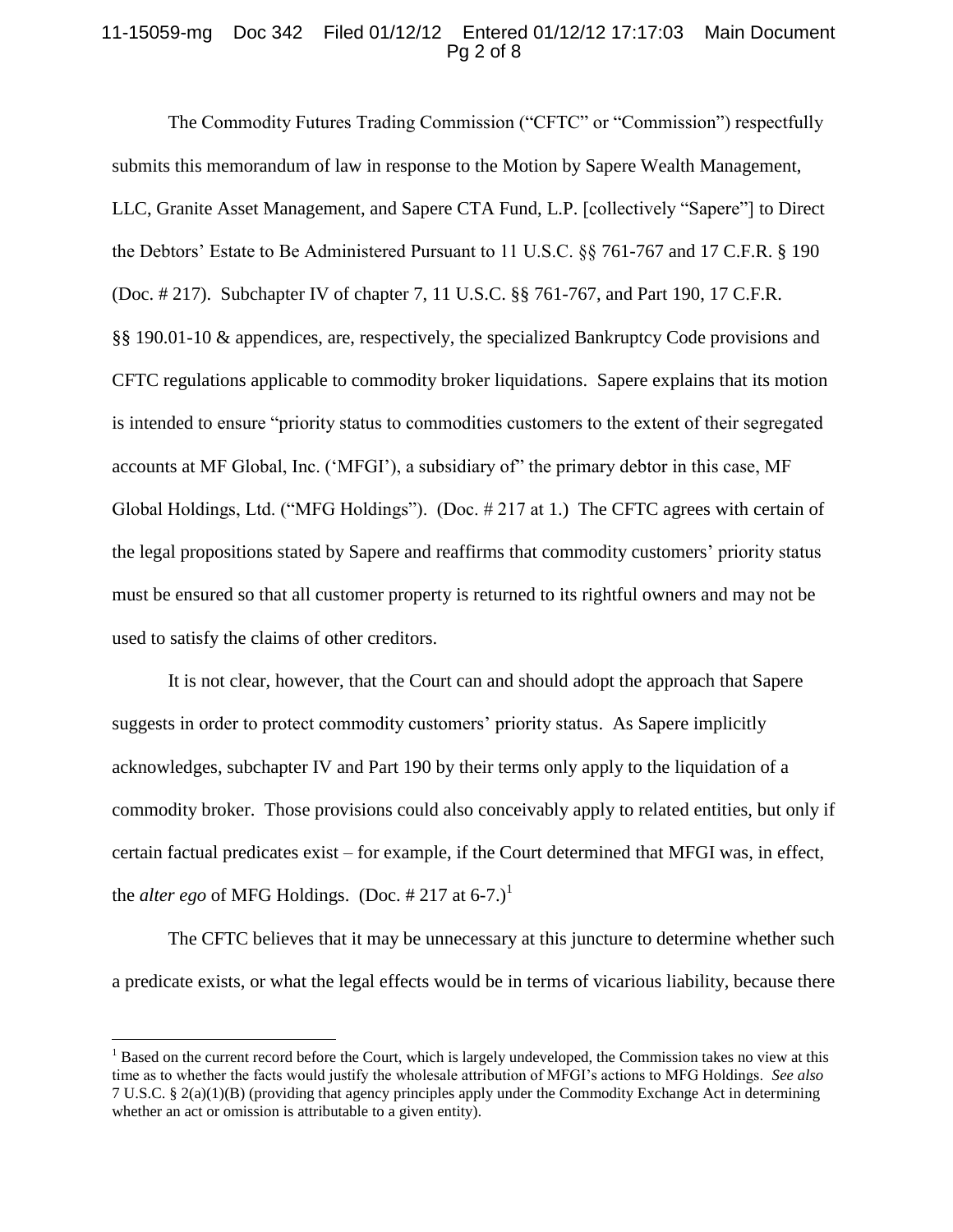#### 11-15059-mg Doc 342 Filed 01/12/12 Entered 01/12/12 17:17:03 Main Document Pg 3 of 8

are other means available by which to vindicate the priority status of commodity customers. Provisions of the Commodity Exchange Act ("CEA"), Bankruptcy Code and related common law principles provide the trustees and the Court with many tools by which to reclaim customer property and return it to commodity customers, free of other claims. The SIPA trustee should continue to use every means at his disposal to accomplish the goal of 100 percent reimbursement of all commodity customers, and the Chapter 11 trustee, if any such property is under his control, should deliver it to the MFGI estate, forthwith, so that it may promptly be returned.

#### **I. Subchapter IV and Part 190 Do Not Directly Apply to MFG Holdings.**

Bankruptcy Code Section 103(d) provides that "Subchapter IV of chapter 7 of this title applies only in a case under such chapter concerning a commodity broker." 11 U.S.C. § 103(d). This provision contains at least two facial obstacles to application of subchapter IV in this proceeding.

First, this proceeding is being conducted under chapter 11 rather than chapter 7 of title 11. Thus, so long as MFG Holdings remains subject to chapter 11 rather than chapter 7, Section 103(d) renders subchapter IV inapplicable. *See also id*. § 109(d) (providing that a commodity broker may not be a "debtor under chapter 11").

Second, the Code defines "commodity broker," in relevant part, as a "futures commission merchant [("FCM")], foreign futures commission merchant, clearing organization, leverage transaction merchant, or commodity options dealer." *Id*. § 101(4). An FCM (the category to which Sapere suggests MFG Holdings belongs (Doc. #217 at 5-6)), is a person or entity engaged in "soliciting or accepting orders" that, "in connection with" such solicitation or acceptance, also accepts cash, securities, or other property to margin, guarantee, or secure a trade or contract. 7 U.S.C. § 1a(2). Thus, in order to qualify as a commodity broker that is an FCM, the entity

2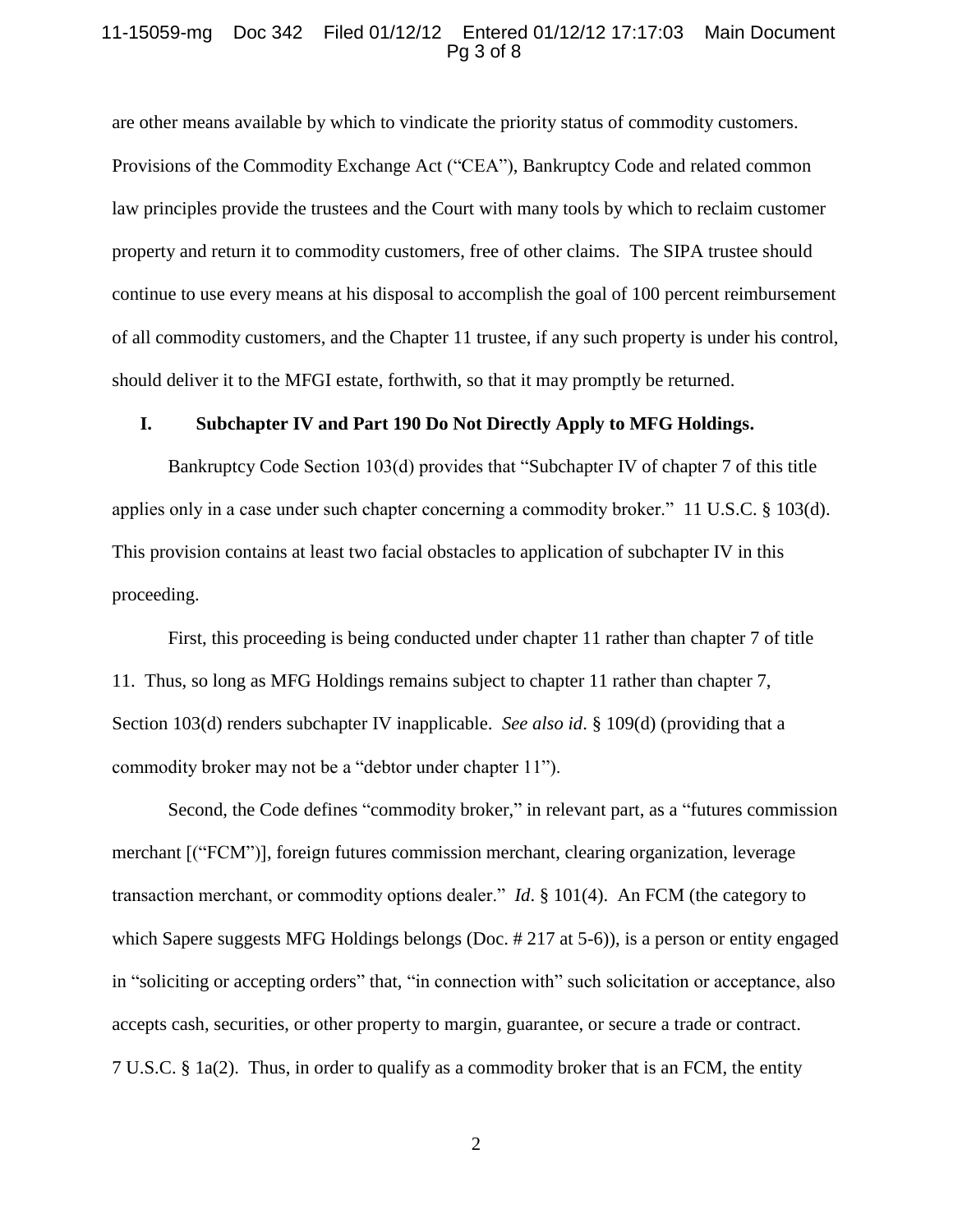#### 11-15059-mg Doc 342 Filed 01/12/12 Entered 01/12/12 17:17:03 Main Document Pg 4 of 8

must not only solicit or accept customer funds, but do so in connection with *that entity's*  solicitation or acceptance of orders. Thus, if customer funds were solicited and accepted by an FCM and then transferred later to a separate entity, that would not, on its own, be sufficient to bring the separate entity within the definition of FCM or "commodity broker." If MFG Holdings in fact maintained formal separation from MFGI, it is not likely that MFG Holdings would meet the definition of FCM.

If subchapter IV does not apply, Part 190 also does not apply because the key provisions concerning customer property, including 17 C.F.R. § 190.08(a)(1)(ii)(J) cited by Sapere, supplement and clarify subchapter IV.

## **II. Any Commodity Customer Property Within the MFG Holdings Estate Is Held in Trust and Must Be Returned to Its Owners.**

Although the specialized statutes and regulations applicable to commodity broker liquidations do not apply here absent additional determinations by the Court, other provisions of the CEA and the Bankruptcy Code and common law principles would enable the return to customers of customer property transferred improperly from MFGI to MFG Holdings.

Section 4d of the CEA requires that a commodity broker separately account for, and not commingle with other funds, any money, securities, or property the broker receives from a public customer to margin, guarantee, or secure futures or commodity options transactions. 7 U.S.C. § 6d(a)(2). This statute "establishes a specific statutory trust" over such property in the broker's possession as to which the customer is the beneficial owner. *Marchese v. Shearson Hayden Stone, Inc.*, 822 F.2d 876, 878 (9th Cir. 1987); *see also In re Smith*, 72 B.R. 61, 62-63 (N.D. Iowa 1987) ("The Court finds that [Section 4d(a)(2) of] the [Commodity Exchange] Act and regulations created a technical trust[.]").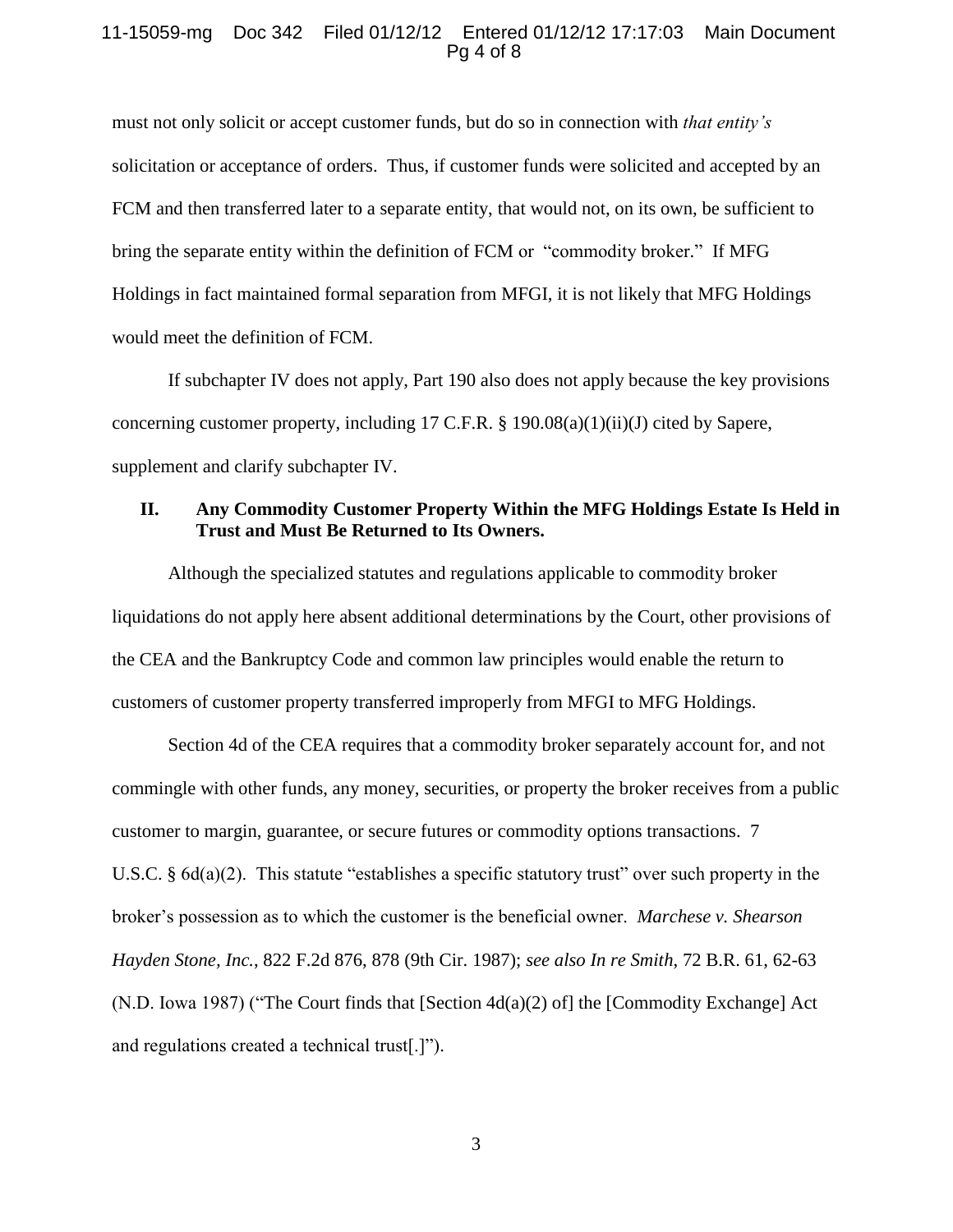#### 11-15059-mg Doc 342 Filed 01/12/12 Entered 01/12/12 17:17:03 Main Document Pg 5 of 8

Trust property, transferred in breach of the trust, remains in trust for the benefit of the beneficiaries, so long as the transferee has knowledge of the breach or of the circumstances that render the transaction unlawful. *See Saltzman v. Commissioner of Internal Revenue*, 131 F.3d 87, 90 (2d Cir. 1997); *Restatement 2d. of Trusts* § 290 (1959) ("If the trustee in breach of trust and as part of an illegal transaction transfers trust property to a person who knows the circumstances which make the transaction illegal, the transferee does not hold the property free of the trust, although he had no notice of the trust."); *id*. § 288 ("If the trustee in breach of trust transfers trust property to a person who takes with notice of the breach of trust, the transferee does not hold the property free of the trust, although he paid value for the transfer."). If Sapere's allegations regarding the actions of MFG Holdings are true (Doc. # 217 at 3 ("MF Global cast aside or destroyed the [segregation] wall, acting for the benefit of the parent (Holdings)"); *id.* at 5 ("[MFG Holdings] utilized its control of [MGFI] to strip from the subsidiary's commodities customers' segregated accounts massive sums."), the Court should find that such property within the MFG Holdings estate remains in trust for the benefit of MFGI commodity customers.

Ordinarily, when such a transfer in breach of trust occurs, "the beneficiary can in equity compel the third person to restore the property to the trust." *Saltzman*, 131 F.3d at 90 (internal quotation marks omitted) (applying New York law). The same is true under the Bankruptcy Code, which provides that the debtor's estate does not include property held in trust for another. *See* 11 U.S.C. § 541(d) ("Property in which the debtor holds . . . only legal title and not an equitable interest . . . becomes property of the estate . . . only to the extent of the debtor's legal title to such property, but not to the extent of any equitable interest in such property that the debtor does not hold."); *United States v. Whiting Pools, Inc.*, 462 U.S. 198, 205 n.10 (1983) ("Congress plainly excluded property of others held by the debtor in trust at the time of the filing

4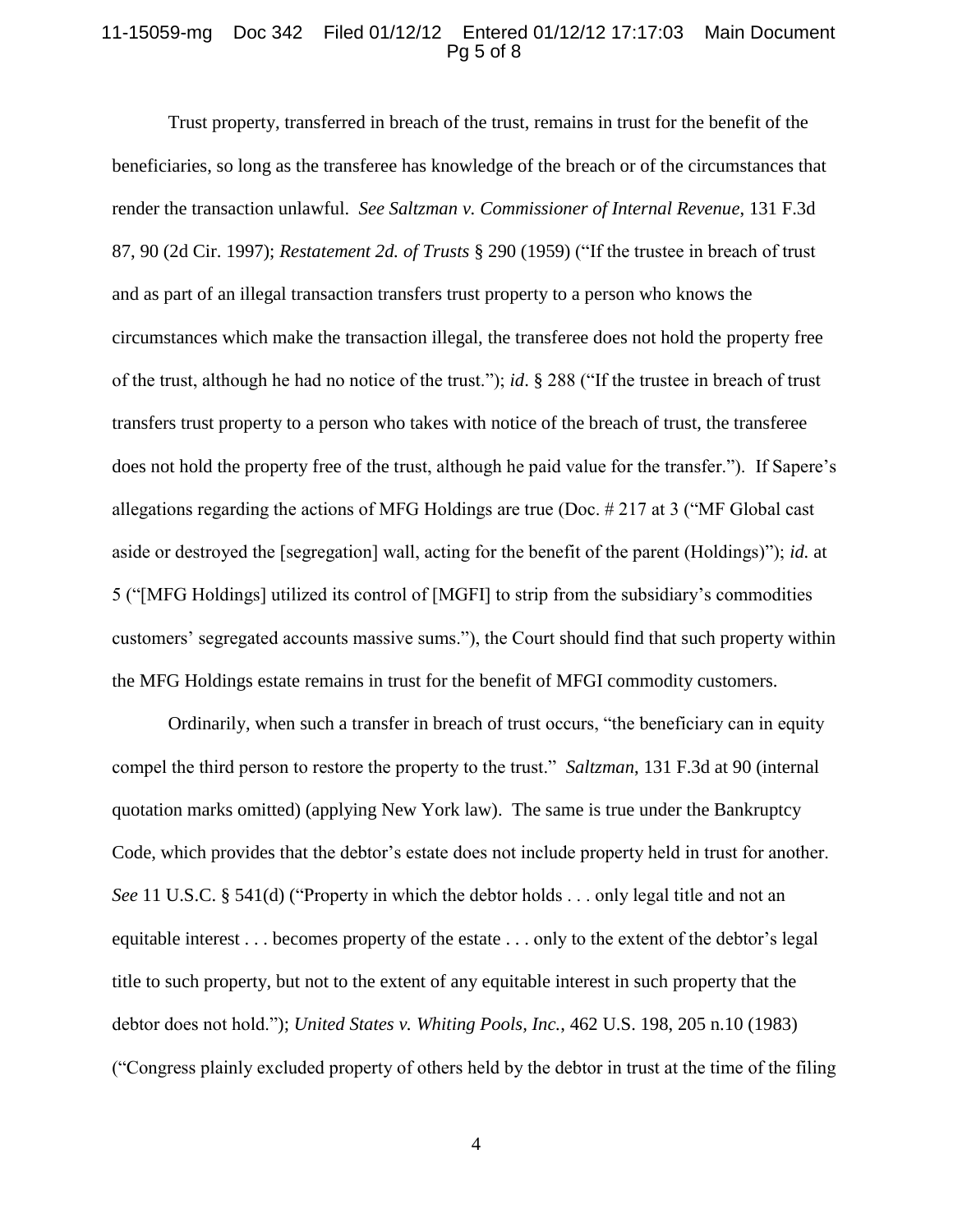#### 11-15059-mg Doc 342 Filed 01/12/12 Entered 01/12/12 17:17:03 Main Document Pg 6 of 8

of the petition."). Assets held in trust, therefore, may not be used to pay claims of creditors. *See Pearlman v. Reliance Ins. Co.*, 371 U.S. 132, 135-36 (1962) ("[Bankruptcy law] simply does not authorize a trustee to distribute other people's property among a bankrupt's creditors."); 5-541 *Collier on Bankruptcy* ¶ 541.28 (LexisNexis 2011) ("[A]ssets held in trust will thus normally not be available to the debtor or the debtor's creditors."). If MFG Holdings has possession of trust assets acquired in knowing violation of the statutory trust or otherwise with knowledge of illegality, that property must be returned to the rightful owners free and clear of any other claims against the estate.

The return of funds may be accomplished even if fungible assets such as cash have been commingled such that it is impossible to determine their source as a factual matter. "Equity," under those circumstances, "can serve as a means of attributing rights in such a commingled account by tracing the subsequent payments to particular deposits." *GE Capital Corp. v. Union Planters Bank, NA*, 409 F.3d 1049, 1059 (8th Cir. 2005); *see also FTC v. Bronson Partners, LLC*, 654 F.3d 359, 374 (2d Cir. 2011) ("The rules of tracing 'enable victims to identify particular dollars or assets as the ones they lost.'" (quoting Douglas Laycock, *Modern American Remedies* 673-74 (3d ed. 2002))). For example, when trust funds are commingled with those of a wrongdoer, courts frequently apply "an irrebuttable presumption that," in subsequent withdrawals from the account, the "wrongdoer spends his own money first." *Bronson Partners*, 654 F.3d at 374 (internal quotation marks, alterations omitted). Thus, "as long as the amount in the account exceeds the amount of misappropriated funds that were deposited there, all the plaintiffs' money is still in the account." *Id.* If the account balance drops below the total amount of misappropriated funds, courts typically will conclude that the "lowest intermediate balance" consists entirely of the trust property. *United States v. Coriaty*, 300 F.3d 244, 253 (2d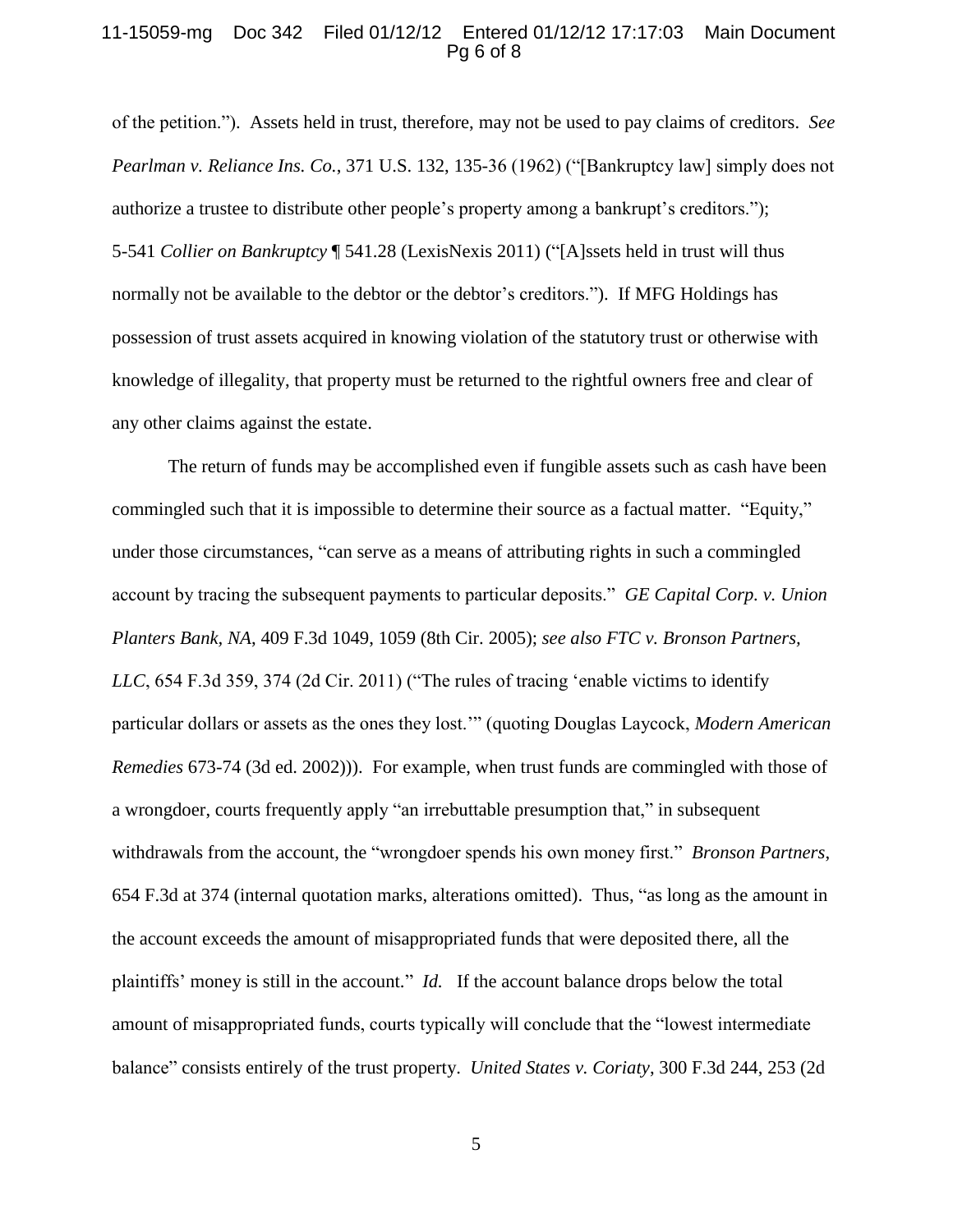#### 11-15059-mg Doc 342 Filed 01/12/12 Entered 01/12/12 17:17:03 Main Document Pg 7 of 8

Cir. 2002); *Restatement of the Law, Restitution* § 212 (1937). Any such property recovered by the SIPA trustee would become customer property pursuant to 17 C.F.R. § 190.08(a)(ii)(D).

Finally, under certain circumstances, it may also be possible to recover customer property transferred to MFG Holdings or related entities, even if such property was subsequently transferred to third parties before the petition date. *See, e.g.*, 11 U.S.C. § 548(a)(1)(A).

#### **Conclusion**

The Commission agrees with certain of the general legal principles stated in Sapere's motion as well as the proposition that all customer property, as defined in subchapter IV and Part 190, must be returned to commodity customers free and clear of other claims. The Commission notes, however, that application of these laws as Sapere suggests requires, at a minimum, certain antecedent determinations by the Court, as to which the Commission takes no position at this time. The Commission believes that, at this juncture, it is not clear that the approach Sapere proposes is necessary to vindicate the rights of commodity customers, because the CEA, the Bankruptcy Code, and common law principles provide the Court and the trustees with other means by which commodity customer property can and should be returned to its rightful owners.